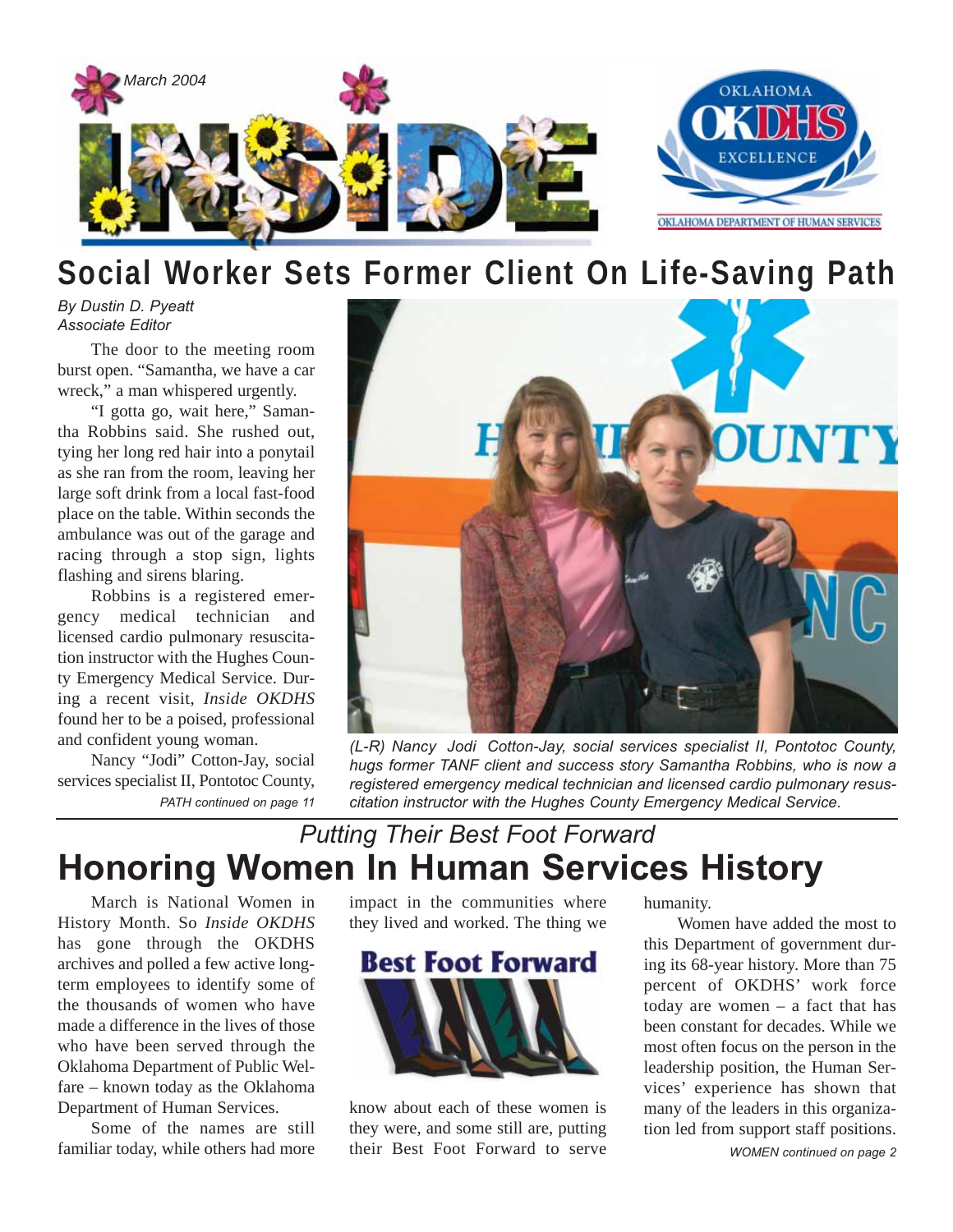## **Time To Honor Our Very Important People** *The Chaplain s Corner*

*Editor s Note: The piece quoted in the story below has been modified for publication.*

#### *By Judy Hill, Chaplain Coordinator*

As I have shared with you and others many times, I'm so proud of all of our OKDHS family.

And this is the month that we honor some very special people, our social workers.

These special people have ded-

icated their lives to the service of others. Their job is not always pleasant and often they are given a rough time and undeserved negative publicity. Very rarely are they given a deserved "thank you," but they are always dedicated to the task before them.

When I think of social workers. I'm reminded of an article that I found in a magazine when I was only 16 (so you know it is old). I have kept it all these years. Since social workers are always dedicated to people, they're the kind of people who would have this as their motto:

### *Women* **continued from page 1**

They were and still are today, the gatekeepers of the organization. They have worked behind the scenes providing the support upon which a healthy living organization grows in good times and survives during lean times.

In the "Weight of Glory," C.S. Lewis wrote, "The load, or weight, or burden of my neighbor's glory should be laid daily on my back, a load so heavy that only humility can carry it, and the backs of the proud will be broken … There are no ordinary peo-

### *Make Me Aware Of People*

God, make me aware of the wonder of people — all kinds of people — old and young, important and humble, neighbor and child, foreigner or stranger on the street.

You have made us all so marvelously varied — outwardly so different in face and form and circumstance, yet basically so much alike. Each going their own way with such private passion locked in this tiny universe of self. However we strive to share, give, communicate, we are bounded by the limited horizons of our own selves.

God, make me more vitally cognizant of these worlds spinning behind all these faces. Such complex, fascinating worlds filled with memories, worries, anxieties, philosophies, ambitions and experiences.

Remind me to listen, really listen, when people open their mouths like small doors to that world and try to share what is inside.

God, make me always aware of the wonder of people.

People who live and think and breathe and feel the same as I do. People laughing, crying, loving, hurting and touching.

People gazing in store windows, hailing taxis, scrubbing floors. People holding warm new babies or smelling flowers in a funeral chapel.

People with the sand hot against their feet on a windy beach or a cold sidewalk, bitter through broken shoes.

The sheer wonder of people, in joy or torment or the little acts of every day.

Your people, my people, an extension of you, and so of each of us.

As I identify with other people, taste their tears as well as mine, rejoice in their rejoicing, then I am more completely your creation and more aware of who I am myself.

ple. You have never talked to a mere mortal."

The 12 women briefly highlighted in this article are no ordinary people. They had their flaws of character, as do we all, but one thing they did and did well was to dedicate much of their lives to the improvement of others, especially children.

By no means are they all of the women in Oklahoma Human Services' history —women who have made real-life impacts on the tens of thousands of Oklahomans who have come through the doors of the OKDHS. However, as a part of our collective history, they made their mark on us all in their special ways.

Putting their Best Foot Forward in their work was a way of life and deeply rooted in their character. One was blessed to know them and could go a long way by following their examples of stewardship.

*Inside OKDHS* thanks all employees who sent in the more than five-dozen names for inclusion in this *WOMEN continued on page 6*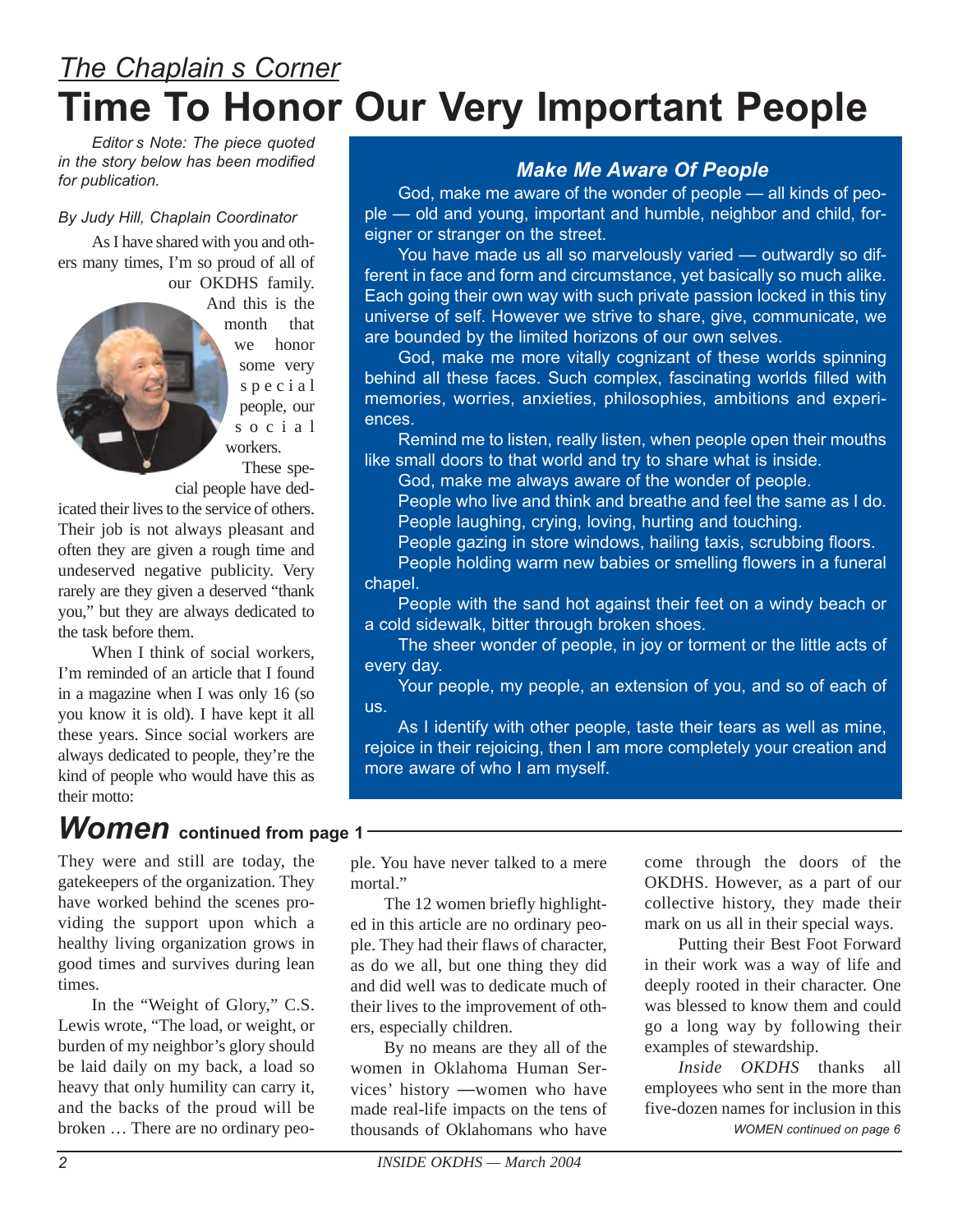## **Office Of Client Advocacy Protects State s Most Vulnerable**

#### *By Kevan Goff-Parker Inside OKDHS Editor*

Got a complaint? For the state's most vulnerable residents, OKDHS' and its Office of Client Advocacy's answer is always, "We care."

For more than five years, OCA Advocate General Judith Storandt has led the teams of employees that provide advocacy assistance, conduct investigations and maintain grievance programs. Their work is designed to promote client safety and independence. In keeping with their mission, OCA works hard to ensure the delivery of the Department's services and programs in a fair, effective and professional manner.

OCA came into existence in 1983. The office has 52 employees in five locations around the state. Its programs include investigations, grievances and Ombuds services. After almost 20 years in the Sequoyah building, OCA has moved into its own office space located about one mile north of the State Capitol. The new building includes ample parking and a spacious conference room that are available to OKDHS employees.

OCA administers the grievance system for all children in OKDHS custody, all Developmental Disabilities Services Division service recipients and foster parents. This grievance system serves as an effective and efficient resource for people to resolve problems and concerns. Each county office, DDSD area office, DDSD provider agency and Child Welfare contracted facility designates a local grievance coordinator (LGC).

Storandt said OCA provides training to approximately 400 LGCs and county directors statewide each year.

"We are in the process of creating e-training to replace classroom instruction," Storandt said. "This will greatly reduce the time and travel to complete this training."

The mission of the investigations unit is to produce professional quality



*(L-R) The Office of Client Advocacy s Diana L. Smith, programs administrator; Cheneah Williams, investigator; Anita Eden, advocate and OKDHS Advocate General Judith Storandt discuss various investigations ongoing through the OCA.*

investigation reports in a timely manner that accurately identify when caretaker misconduct has or has not occurred.

OCA Intake Supervisor Jan Pitts said the office investigates allegations of caretaker maltreatment of children living outside their homes (except those in foster care), residents of OKDHS-operated facilities and Hissom Class Members (former residents of the Hissom Center that was operated by OKDHS until 1994).

"Our investigative program produces more than 1,200 investigation reports a year," Pitts said. "Receiving referrals and disseminating OCA investigation reports quickly promotes client safety. OCA recently initiated a pilot project to distribute its reports electronically, reducing the time it takes to get them to district attorneys and employers.

"Last year, the investigative program also began receiving referrals electronically from the Statewide Abuse Hotline and Adult Protective Services' intake workers. These initiatives reduce paper, postage and copying costs while promoting more efficient communications."

OCA's Ombuds programs provide advocacy, monitoring and complaint-resolution services to Hissom Class Members and residents of the Southern Oklahoma Resource Center in Pauls Valley, the Northern Oklahoma Resource Center of Enid and the Greer Center in Enid. OCA Programs Administrator Diana Smith said the Ombuds programs provide a valuable service for vulnerable adults with developmental disabilities.

"Our mission is to provide an independent, proactive voice for the client," Smith said, "and to timely identify problems affecting the health, safety or welfare of clients."

She said OCA advocates receive a considerable volume of documents from DDSD and others. DDSD now transmits much of these materials electronically on a monthly basis.

"In addition to saving paper, postage and copying, OCA receives this information in a more timely manner," Smith said. "We are thankful to DDSD for their willingness to do this."

Storandt said the OCAis grateful to OKDHS Director Howard H. Hendrick *OCA continued on page 4*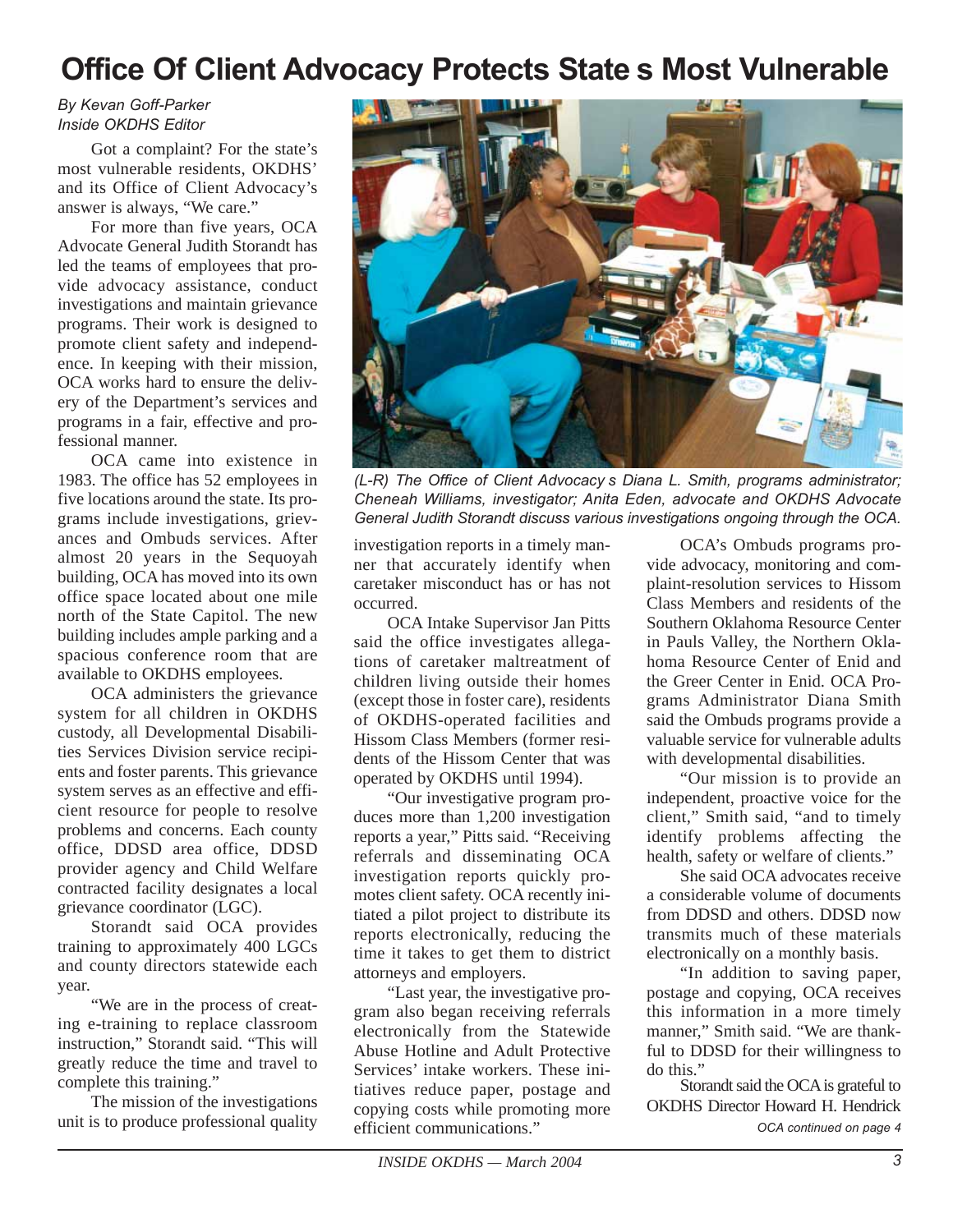### *News Briefs*

*From Staff Reports*

#### **March of Dimes Team Leaders Needed**

Volunteers are needed to serve as team leaders for OKDHS' "Knock out Prematurity" March of Dimes WalkAmerica team.

Team leaders will recruit walkers for the walkathon scheduled for May 1 in downtown Oklahoma City, distribute March of Dimes' literature and seek donations to help fight birth defects in children.

If you would like to volunteer your time, talents or resources to this cause, please contact Lynna Whiteside in Data Services Division at (405) 522-0238 or email her at Lynna. Whiteside@okdhs.org.

#### **Character First Traits Sought**

*Inside OKDHS* is searching for employees who exemplify the following character traits from "Character First" for possible inclusion in upcoming issues of *Inside OKDHS*. They include:

**April 2004 Culture** (also more of an overall concept) **May 2004**  Attentiveness **June 2004** Joyfulness

#### **July 2004** Alertness

**August 2004** Decisiveness

**September 2004**  Truthfulness

**October 2004 Obedience** 

**November 2004** Gratefulness

**December 2004** Generosity

Please contact Kevan Goff-Parker, editor, Inside OKDHS, at kevan.goff-parker @okdhs.org or call (405) 521-3548.

#### **DSD Completes Systems Health Checks For Tech Advantage**

While many are still shaking off the winter blues and preparing for spring-cleaning, Data Services Division staff spent much of the winter doing systems health checks across the OKDHS network. It's a continuing process designed to give OKDHS the "Technological Advantage," as described in the OKDHS' Vision statement.

Operating one of the largest information technology systems in the state efficiently and effectively is a planned event. DSD team members are making the investments necessary to keep OKDHS' hardware

and the programs that drive it the best available within the resources allotted.

By the end of March, DSD staffers will have completed first-round health checks on 90 of the 160 servers (56 percent) that network the OKDHS information systems together. So be on the lookout soon for scheduled computer network downtimes during a system's health check by "doctor" DSD.



#### **New HRMD Office Opens in Tulsa**

Welcome the smiling faces of Human Resources Management Specialists Gwen Trent and Tamara Steele (L-R above). They are now managing Human Resources Management Division's transactions for offices and employees in Area V and VI out of their new location in the Tulsa Regional Office, located in Suite 104, 444 S. Houston in Tulsa. If you need HRMD assistance, you may contact them at (918) 581-2821 or (918) 581-2126.

### **Congratulations And Best Wishes To Our Retirees!**

#### *January*

**Carter County** Kathryn Ann Wood, 26 years

**Cleveland County** James A. Wiley, 16 years

#### **Pittsburg County** – **Developmental Disabilities Services Division** Velma Louise Wagnon, 19 years

**Tulsa County 72-B** Artis C. Phillips, 12 years

**Children and Family Services Division** Carol Sue Clabo, 27 years

**Child Support Enforcement Division – Administration** Ray L. Weaver, 7 years



*Judith Storandt*

for providing the OCA with the equipment, staff and technology to improve services for clients.

"Our staff is better equipped, trained and higher performing than ever before," she said. "OCA is blessed to have energetic, motivated, dedicated and caring staff. I'm fortunate to work with them!"

If you wish to schedule the OCA conference room, please contact Cynthia Brooks, OCA, at (405) 525- 4850.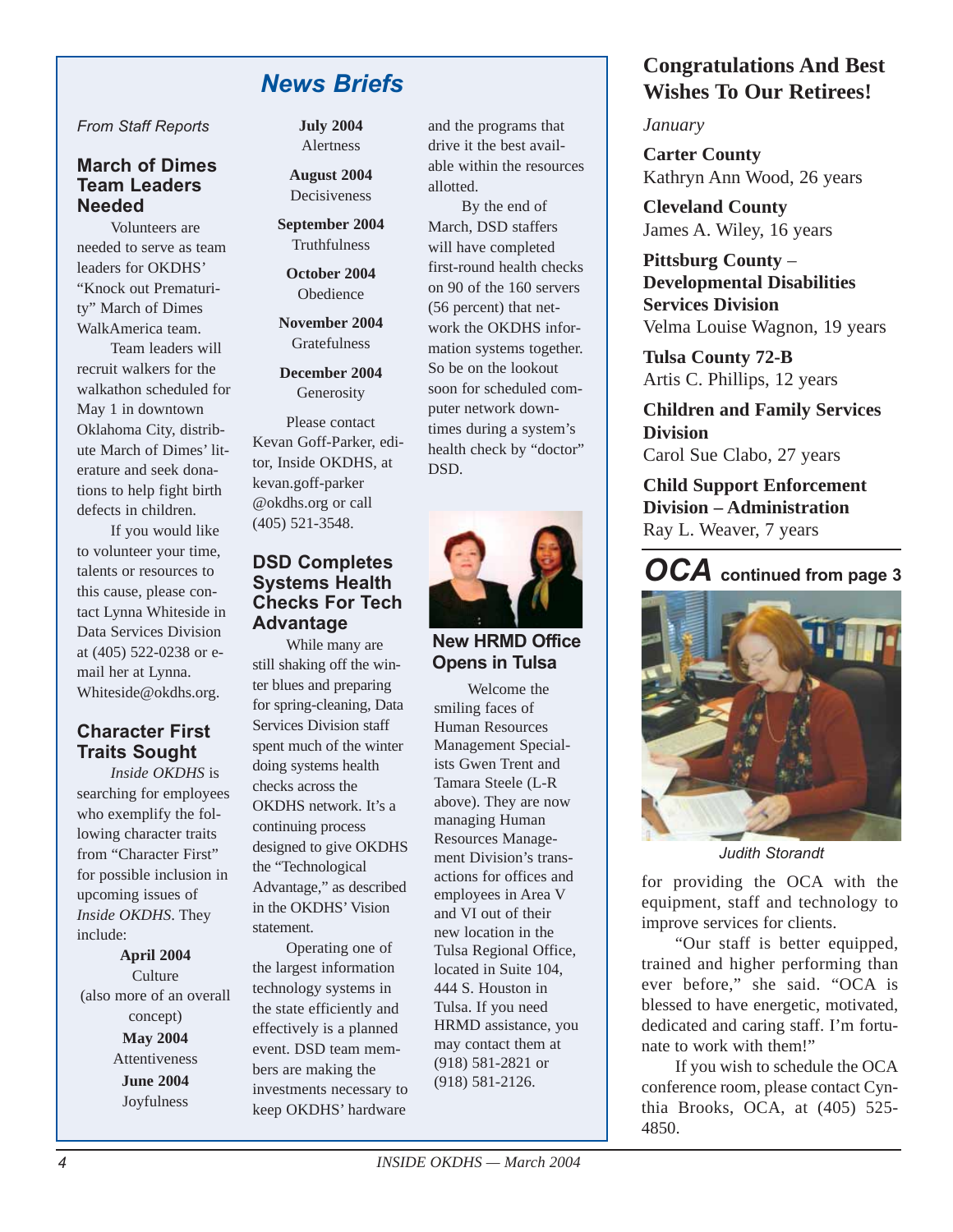# **State Charitable Campaign Donations Soar**

*By Kevan Goff-Parker Inside OKDHS Editor*

Helping Oklahomans may be a state employee's everyday job, but the recent outpouring of charitable giving through the State Charitable Campaign and the ensuing enrichment such donations bring will continue to spread throughout the year and beyond.

Early counts of the donations show that \$400,227.87 has been raised by the  $SCC - a \ $14,722$ increase when compared to 2002's donations tally. State employees in certain districts have donated the following:

- ►Enid and Northwest Oklahoma – \$4,732
- ✔Altus and Southwest Oklahoma – report pending
- $\checkmark$ Lawton \$10,713.84
- ✔Duncan and Stephens County – \$1,740.08
- ✔Ardmore and South Central Oklahoma – \$371
- $\blacktriangleright$ Ada Area \$425
- ✔Norman, Cleveland and McClain Counties – \$12,807.23
- $\checkmark$ Central Oklahoma \$302,811
- $\checkmark$ Stillwater Area \$14,639.48
- ✔Shawnee and Pottawatomie County  $-$  \$600
- $\checkmark$ Tulsa Area \$48,378
- $\blacktriangleright$ Bartlesville Area \$305.08
- $\mathbf{\nabla}$ Muskogee Area \$2,705.16

SCC Chairman Howard H. Hendrick, director, OKDHS, led this year's spirited efforts in central Oklahoma by creating a special task force and marketing campaign designed to reach out to all state employees, their public information officers and agency leaders. And, state employees got the message donating a whopping \$302,811 and surpassing 2003's goal



*(L-R) Victory was sweet for those who accepted the State Charitable Campaign s traveling trophy for most donations during the recent Post-Game Endzone Awards celebration held Jan. 23 at the Boy Scouts of America-Last Frontier Council in Oklahoma City. They included: SCC OKDHS coordinator Mary Davidson; Howard H. Hendrick, SCC chair and OKDHS director; Lynn McCloud, SCC division coordinator for Oklahoma County 55-F; Kevan Goff-Parker, public information specialist, Office of Communications, OKDHS; Larry Harmon, OKDHS chief administrative officer, Administrative Services; OKDHS Volunteer Coordinator Karen Jacobs and Lynna Whiteside, SCC division coordinator for OKDHS Data Services Division.*

## **Post-Game Endzone Awards Celebrate Accomplishments**

*By Kevan Goff-Parker Inside OKDHS Editor*

State Charitable Campaign coordinators whooped it up during a Post-Game Endzone Awards celebration held Jan. 23 at the Boy Scouts of America – Last Frontier Council in Oklahoma City.

SCC Chair and OKDHS Director Howard H. Hendrick distributed awards to various state agencies for their outstanding contributions to the SCC central Oklahoma campaign. Early donation counts show that approximately \$302,811 was raised during the SCC in central Oklahoma. During the festive event, traveling trophies were distributed in the following categories.

**Most Contributions: OKDHS** *SCC continued on page 11 AWARDS continued on page 9*

**Highest Per Capita Gift Average:** Governor's Office

#### **Largest Percentage Increase:** Secretary of State's Office

Certificates in three categories were distributed. They included Gold (designating an increase of 10 percent or more), Silver (an increase of 5-10 percent) and Bronze (an increase of 1-5 percent).

#### **Gold winners included:**

Oklahoma Worker's Compensation Court Oklahoma Commission on Children & Youth Oklahoma School of Science & Math Oklahoma State Senate CompSource Oklahoma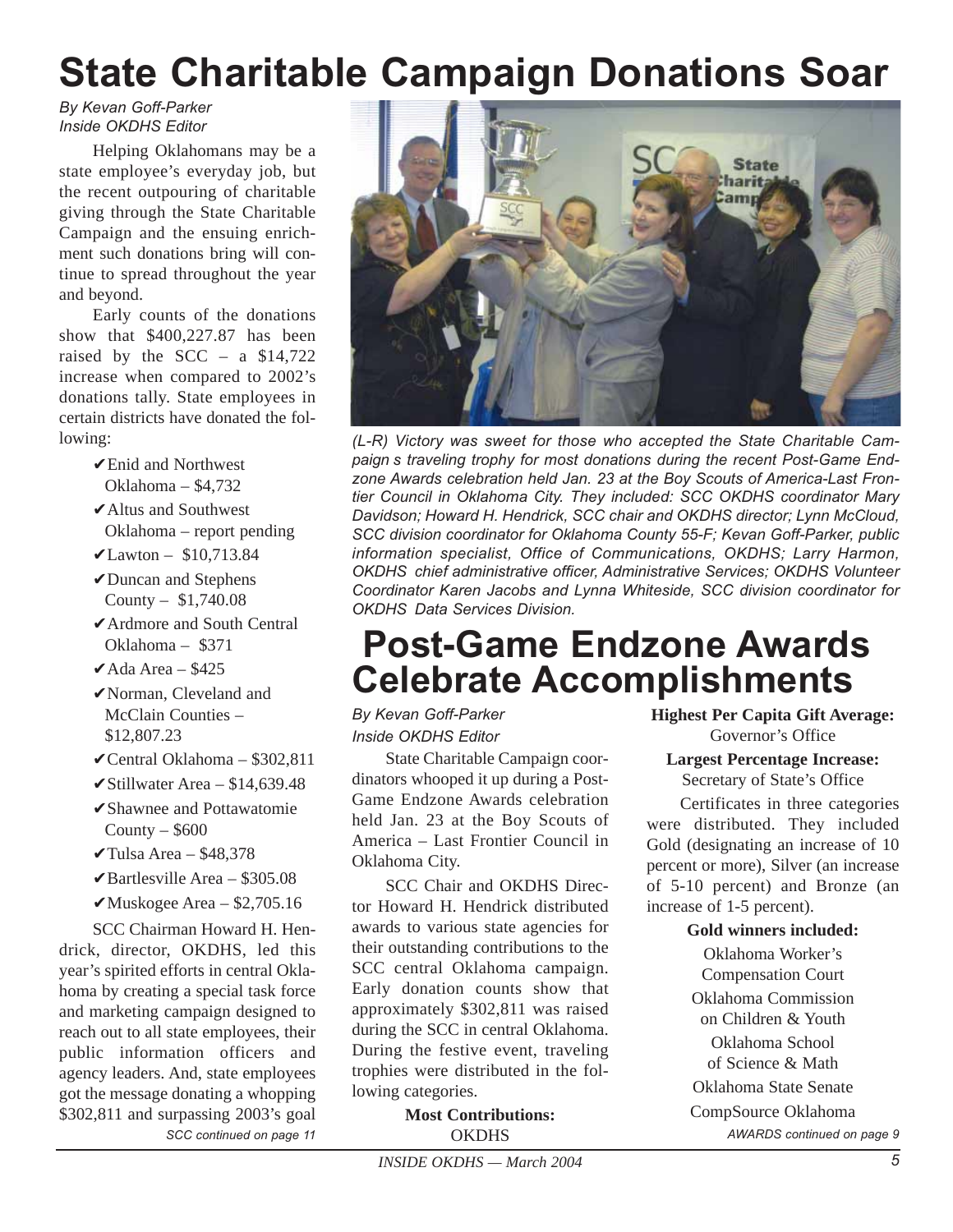article; however, limited space would not allow using them all in the newsletter.

#### **OKDHS' Women Of History Pauline E. Mayer** of Child Wel-

fare had the first and last word on children's issues for nearly five decades. She worked throughout southeastern Oklahoma on the development of a social services system for the state beginning in 1934. She was among the first visitors (social workers) hired with a grand salary of \$150 per month after the Department of Public Welfare started in August 1936.

She went wherever the Department needed her. She had time in the Administrative Review Unit, Medical Assistance and Eligibility Control Unit. She served as county director in Bryan, Pontotoc, McCurtain counties and had a short run as acting county director in Seminole County. She served as chief of the Children's Bureau for a number of years. Mayer retired in April 1980; however, special assignments and projects kept bringing her back to the payroll until June 1983.

She was known for being strict and tough and spent the last years of her career as chief operating officer for social services and children's programs. The Pauline E. Mayer Children's Shelter in Oklahoma City was later named in her honor.

**Lucille Farris** was one of the first Child Welfare workers hired by Laura Dester. Dester called Farris and told her to go to El Reno in Canadian County the following Monday to set up shop as the Child Welfare worker for the county. Farris recalls feeling "so totally unprepared for the responsibility."

**Laura E. Dester** was considered to be the Mother of Oklahoma Child Welfare. When federal legislation was passed in the 1930s, it was aimed at helping children in rural communities and that is where Oklahoma's children's services efforts were focused. Dester was raised in Deer Creek in northern Oklahoma.

She attended the University of Chicago School of Social Work. Dester, a Mennonite who spoke fluent German, said she learned one of her most valuable lessons from her father and from Jane Addams, the founder of Hull House in Chicago. The lesson was "the art of listening."

Dester said learning to listen closely and carefully to a person proved to be one of her greatest skills as a social worker and supervisor. Dester returned to Oklahoma from her job working for the Shoshone Indian Reservation at Ft. Washakie, Wyo., to become the Oklahoma Children's Services program director in January 1937 for \$225 per month.

Dester, with editorial consultant Kay Boone, wrote "The Halo Girls: The Story of Oklahoma's Child Welfare Division, 1936-1968" (DHS Pub. No. 82-67). The 63-page book provides a number of personal insights into a number of children's services pioneers. Copies of "The Halo Girls" are available upon request from the OKDHS Office of Communications.

> When budgets were really beginning to get tight in the latter *WOMEN continued on page 8*



OKDHS' Laura Dester Children's Shelter in Tulsa is named in her honor.

When Farris arrived, the local judge had a case waiting for her. A 23-year-old mother dumped her three children and told her, "They're yours!" Farris recalls having to find her first foster home for a young girl. When she did, the woman sent the child in to take a bath and after some time Farris and the foster parent went to check on her. The child had not started to bathe because she had never had a bathroom in a house or a real tub. The short of this long story is that Farris kept up with the child all the way through school, college and advanced degrees to see her gain a responsible position in America's aerospace program.

**Deborah Ann Rothe** of Child Welfare and the Developmental Disabilities Services Division came to the Department in 1950 in Washington County as a generic worker, but had to wait five months until she could learn how to drive and get a car; requirements for a social services visitor at the time.

While most of her career was in Child Welfare, OKDHS leadership tapped her strong administrative talents and compassionate heart to help close the Hissom Memorial Center in Sand Springs.

In retirement, she remained a strong advocate for children, serving on the University of Oklahoma School of Social Work Education Committee, Oklahoma County Child Welfare Advisory Committee and served as the Chairperson of the OKDHS Lou Hartpence Scholarship Committee. (P.S. The word is that no one ever passed Deborah Rothe on an Oklahoma highway.)

**Carolyn Ziegenhorn** moved in 30-plus years from supporting herself and three young children on public welfare to becoming the chief financial officer of OKDHS, overseeing the expenditure of more than \$2 billion in state and federal funds when the Department was at its zenith in numbers of employees, programs and budget.

The 25-year OKDHS veteran started in 1970 as a typist clerk at the Pauls Valley State School for the Mentally Retarded, now the Southern Oklahoma Resource Center.

## **Honoring Women In Human Services History Who Always Put Their Best Foot Forward continued from page 2**

*Just a few of the outstanding women who have contributed to the success of OKDHS: Top row, L-R; Pauline Mayer and Lou Hartpence. Second row, L-R; Prins Ella Anderson, Deborah Rothe, Carolyn Ziegenhorn and Bertha Levy. Bottom row, L-R; Lucille Farris, Laura Dester and Vera Alder with Lloyd E. Rader.*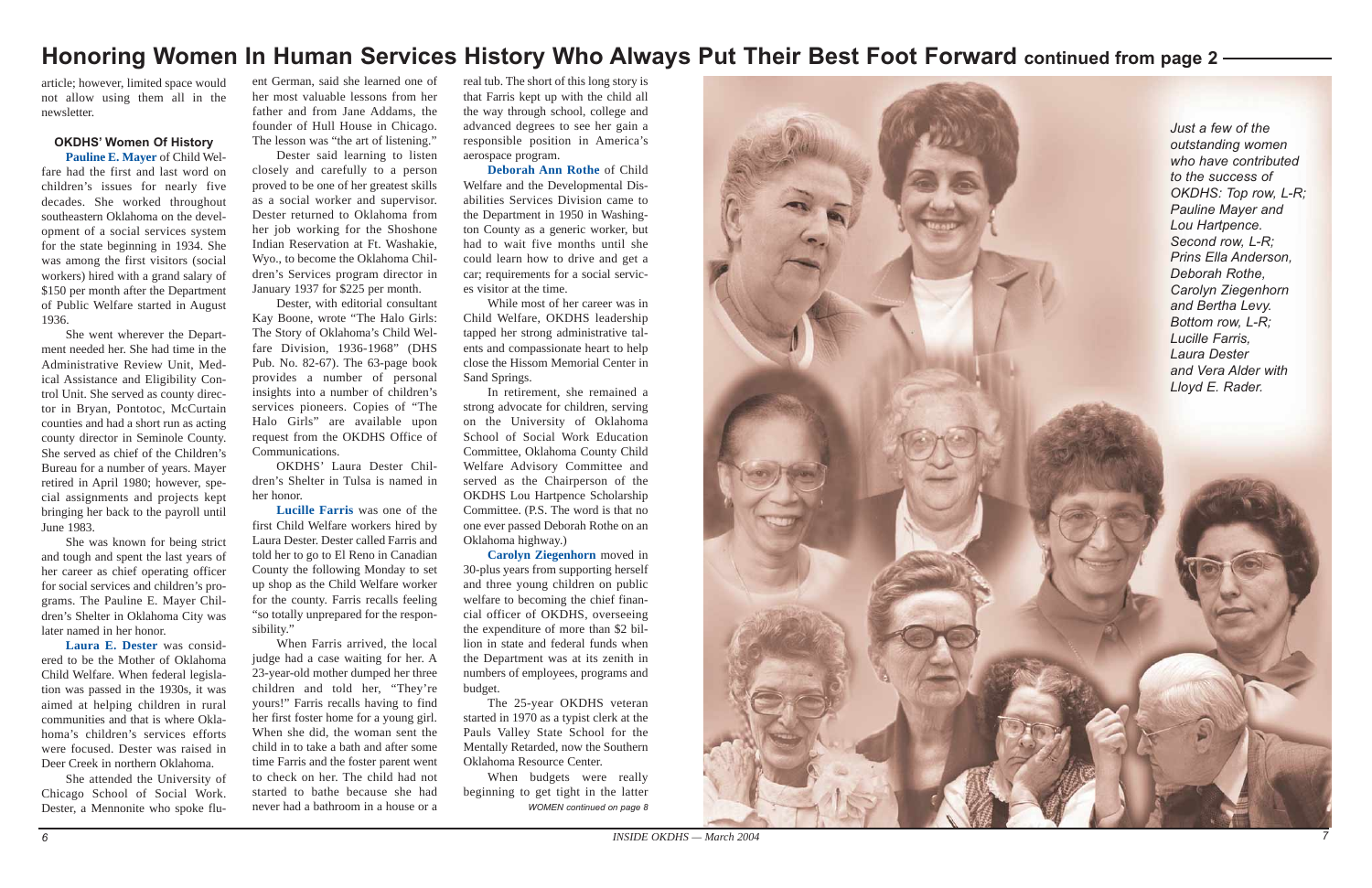## **Women continued from page 6**

article; however, limited space would not allow using them all in the newsletter.

### **OKDHS Women Of History**

**Pauline E. Mayer** of Child Welfare had the first and last word on children's issues for nearly five

### **Honoring Women Today In Human Services History**

While conducting research for the Women In Human Services History story, *Inside OKDHS* became keenly aware of the women who are actively making a difference in the organization today. OKDHS records show there are 1,147 women still working with more than 20 years of services. Of the total number, 517 have 25 years or more and 142 have 30 years or more, 28 at 35 years or more and two have crossed the 40-year mark.

decades. She worked throughout southeastern Oklahoma on the development of a social services system for the state beginning in 1934. She was among the first visitors (social workers) hired with a grand salary of \$150 per month after the Department of Public Welfare started in August 1936.

She went wherever the Department needed her. She had time in the Administrative Review Unit, Medical Assistance and Eligibility Control Unit. She served as county director in Bryan, Pontotoc, McCurtain counties and had a short run as acting county director in Seminole County. She served as chief of the Children's Bureau for a number of years. Mayer retired in April 1980; however, special assignments and projects kept bringing her back to the payroll until June 1983.

She was known for being strict and tough and spent the last years of her career as chief operating officer for social services and children's programs. The Pauline E. Mayer Children's Shelter in Oklahoma City was later named in her honor.

**Laura E. Dester** was considered to be the Mother of Oklahoma Child Welfare. When federal legislation was passed in the 1930s, it was aimed at helping children in rural communities and that is where Oklahoma's children's services efforts were focused. Dester was raised in Deer Creek in northern Oklahoma.

She attended the University of Chicago School of Social Work. Dester, a Mennonite who spoke fluent German, said she learned one of her most valuable lessons from her father and from Jane Addams, the founder of Hull House in Chicago. The lesson was "the art of listening."

Dester said learning to listen closely and carefully to a person proved to be one of her greatest skills as a social worker and supervisor. Dester returned to Oklahoma from her job working for the Shoshone Indian Reservation at Ft. Washakie, Wyo., to become the Oklahoma Children's Services program director in January 1937 for \$225 per month.

Dester, with editorial consultant Kay Boone, wrote "The Halo Girls: The Story of Oklahoma's Child Welfare Division, 1936-1968" (DHS Pub. No. 82-67). The 63-page book provides a number of personal insights into a number of children's services pioneers. Copies of "The Halo Girls" are available upon request from the OKDHS Office of Communications.

OKDHS' Laura Dester Chil-*WOMEN continued on page 9*

### **March 2004 OKDHS Calendar Of Events**

*Editor s Note: Details about these events may be found on the OKDHS InfoNet Calendar of Events. Dates are subject to change.* March is National Women s History Month; American Red Cross Month; Mental Retardation Awareness Month and National Professional Social Work Month.

**March 7**

Purim

#### **March 8-26**

FSSD New Worker Academy

#### **March 9**

DDSD Group Homes For Persons with Developmental or Physical Disabilities Advisory Board

**March 9-12**

New Supervisor Academy 21

**March 10**

Child Care Advisory Committee

**March 16**

Oklahoma Partnership For School Readiness

**March 16-19**

Experienced Supervisor Academy F

**March 17**

St. Patrick s Day

**March 20**

Spring Begins

#### **March 23**

Oklahoma Commission for Human Services Meeting

Safetown

#### **March 24**

APS Field Liaison Meeting

FSSD Field Liaison Meeting

#### **March 25**

Area County Director and Field Liaison Meetings

**March 26**

Volunteer Services Credit Bank Advisory Council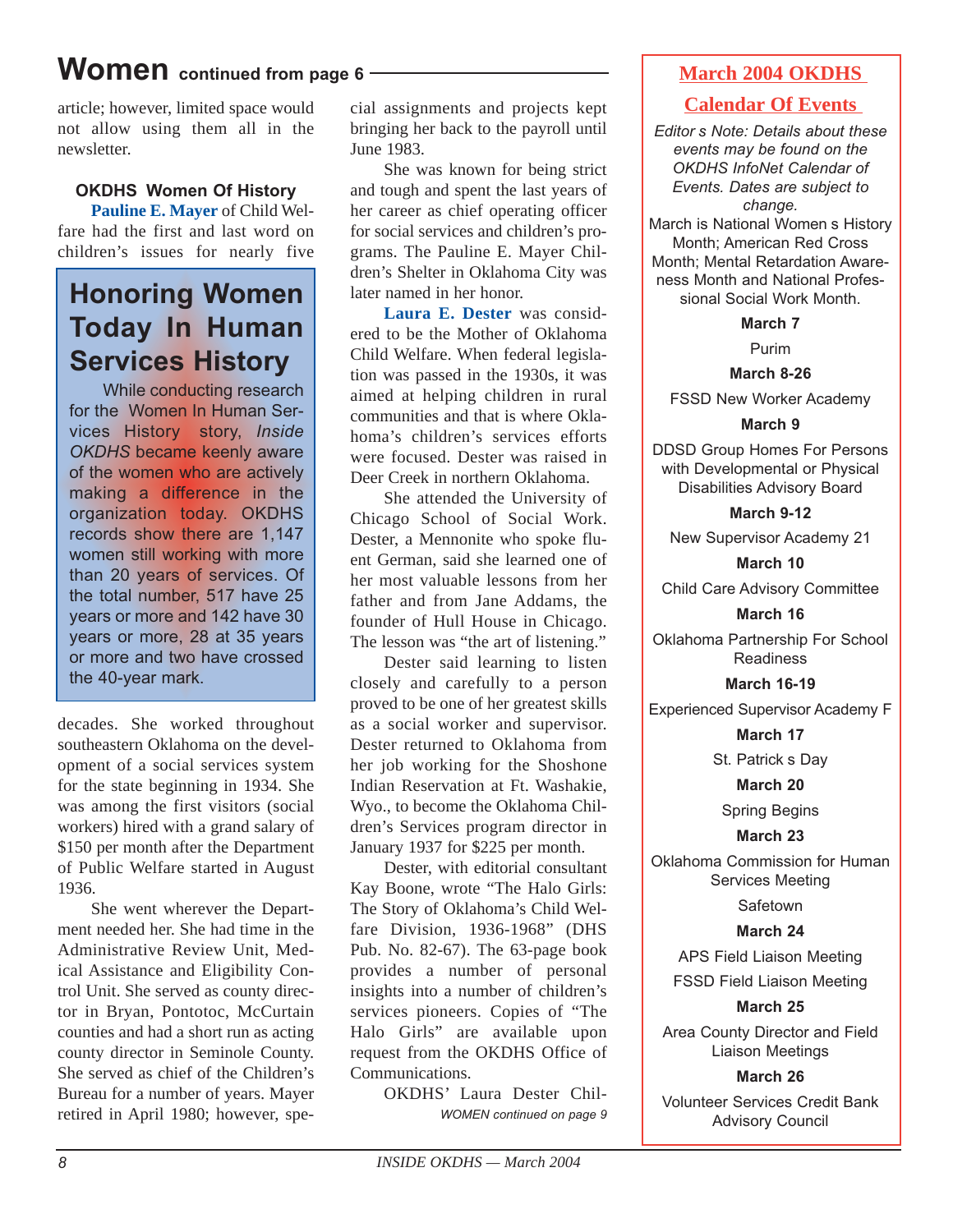### **Women continued from page 8**

dren's Shelter in Tulsa is named in her honor.

**Lucille Farris** was one of the first Child Welfare workers hired by Laura Dester. Dester called Farris and told her to go to El Reno in Canadian County the following Monday to set up shop as the Child Welfare worker for the county. Farris recalls feeling "so totally unprepared for the responsibility."

When Farris arrived, the local judge had a case waiting for her. A 23-year-old mother dumped her three children and told her, "They're yours!" Farris recalls having to find her first foster home for a young girl. When she did, the woman sent the child in to take a bath and after some time Farris and the foster parent went to check on her. The child had not started to bathe because she had never had a bathroom in a house or a real tub. The short of this long story is that Farris kept up with the child all the way through school, college and advanced degrees to see her gain a responsible position in America's aerospace program.

**Deborah Ann Rothe** of Child Welfare and the Developmental Disabilities Services Division came to the Department in 1950 in Washington County as a generic worker, but had to wait five months until she could learn how to drive and get a car; requirements for a social services visitor at the time.

While most of her career was in Child Welfare, OKDHS leadership tapped her strong administrative talents and compassionate heart to help close the Hissom Memorial Center in Sand Springs.

In retirement, she remained a strong advocate for children, serving on the University of Oklahoma School of Social Work Education Committee, Oklahoma County Child Welfare Advisory Committee and served as the Chairperson of the OKDHS Lou Hartpence Scholarship Committee. (P.S. The word is that no one ever passed Deborah Rothe on an Oklahoma highway.)

**Carolyn Ziegenhorn** moved in 30-plus years from supporting herself and three young children on public welfare to becoming the chief financial officer of OKDHS, overseeing the expenditure of more than \$2 billion in state and federal funds when the Department was at its zenith in numbers of employees, programs and budget.

The 25-year OKDHS veteran started in 1970 as a typist clerk at the Pauls Valley State School for the Mentally Retarded, now the Southern Oklahoma Resource Center.

When budgets were really beginning to get tight in the latter years of her career, she could always find something to smile about.

**Vera Alder**, long-time personal secretary to OKDHS Director Lloyd E. Rader, was known for her accuracy in writing, spelling and handling Mr. Rader and all who needed to do business with him.

She was short and to the point in conversation and action. No one saw Mr. Rader unless Vera let him or her. She was the one person who would have high-volume discussions with him and still had a job the next day.

She never knocked the ash off her cigarettes (back when smoking was permitted in government offices) and she typed every memo in ALL CAPS. Under Mr. Rader, all correspondence from the agency was signed Lloyd E. Rader, although a few trusted people like Pauline Mayer signed most of the routine letters and memos.

If you ever got a memo in ALL CAPS, you knew it was from "the man."

**Dr. Bertha M. Levy** became a practicing physician in 1939 and was known in the central Oklahoma med-

### **Awards continued from page 5**

Oklahoma Civil Emergency Management State Psychologist Examine Board Oklahoma State Bureau of Investigation State Human Rights Commission State Student Loan Authority Oklahoma Department of Mental Health & Substance Abuse Services State Corporation Commission State Board of Medical Licensure State Department of Agriculture Oklahoma Department of Securities Oklahoma Department of Environmental Quality Oklahoma Motor Vehicle Commission State Regents for Higher Education State Veteran Affairs State Education Employees Group Insurance Board Oklahoma Accountancy Board Oklahoma Department of Commerce Oklahoma Department of Mines State Conservation Commission Oklahoma Firefighters Pension OSU Board of Regents Lieutenant Governor's Office State Office of Personnel Management State Treasurer's Office Oklahoma Health Care Authority Department of Public Safety Secretary of State

#### **Silver winners included:**

Oklahoma Water Resources Board State Department of Labor District Attorneys' Council State Supreme Court

*AWARDS continued on page 11*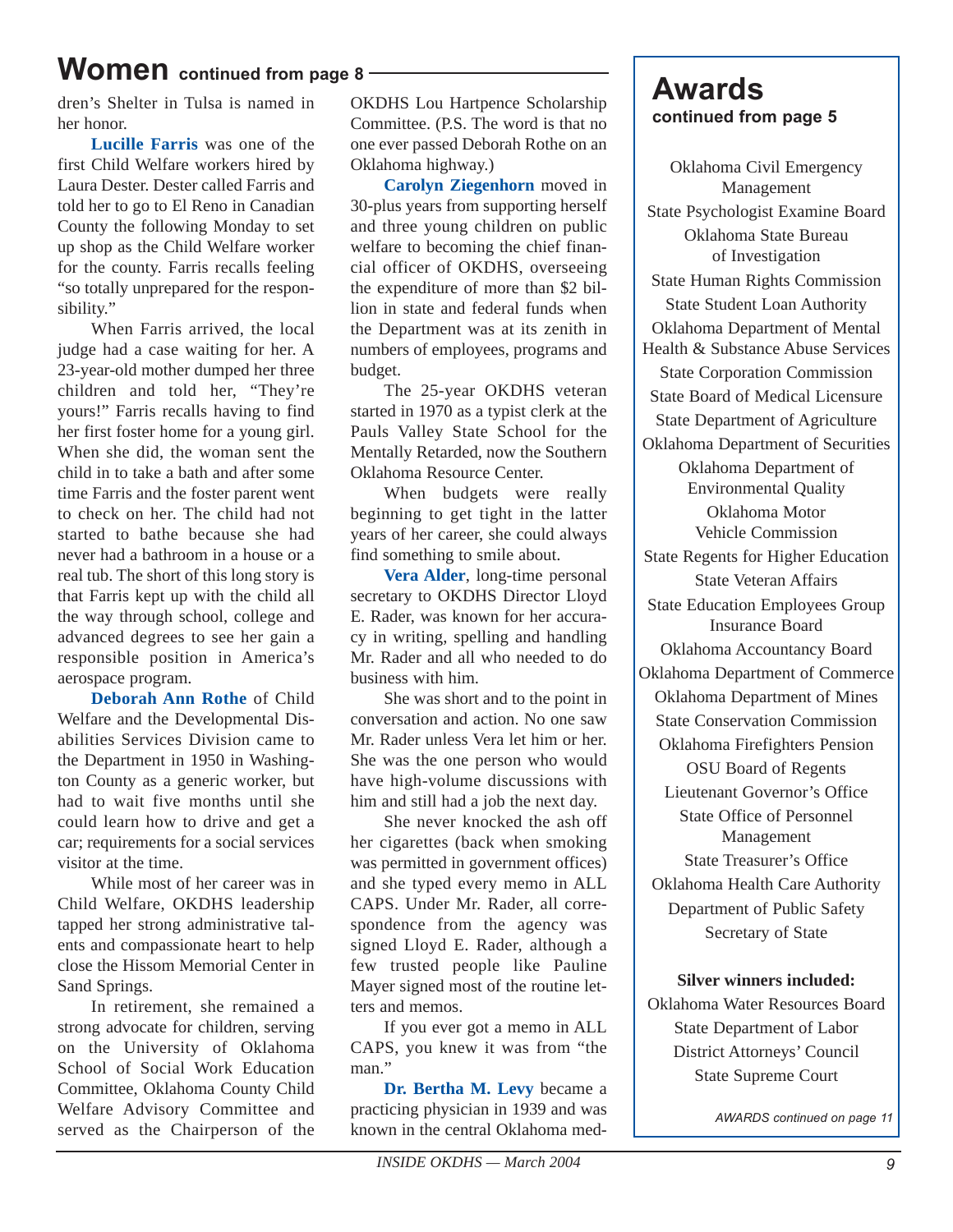## **Oklahoma Marriage Initiative Web Site Gets Attention**

#### *By Douglas Doe Associate Editor*

As if marriage didn't get a big enough boost in January with the Bush administration's \$1.5 billion election-year initiative to promote marriage, the Oklahoma Marriage Initiative now has a re-vamped Web site intended to better communicate its message.

And it is an important message, too. OMI is a statewide public/private partnership dedicated to strengthening families and helping couples gain access to services and support designed to help them build and sustain healthy marriages.

OMI's initial activities were funded with private foundation monies and discretionary state dollars, but OKDHS Director Howard H. Hendrick pointed out that using Temporary Assistance for Needy Families' monies to fund the initiative fit within the intent of the family formation goals of the 1996 federal welfare reform law. As a result, \$10 million of undedicated TANF funds were set aside for OMI activities.

The new site, developed under contract by Jump Technology Services in Tulsa, replaces the initial site



that featured static, unchanging content. OKMarriage.org now focuses on many interactive elements, including quizzes and a searchable, database-driven calendar of events.

Kendy Cox, director of Training and Resources for OMI, said a new administration component allows much of the OMI business to be managed through the Web site. Other functionality allows for communication with the public, from the public and with 1,200 marital education workshop leaders. Workshop leaders can even request materials, submit workshops for approval and input all of their post-workshop data through the Web site.

"The administrative side is something that the public doesn't see," Cox said, "and that's where we now have complete control over the site and the tremendous amount of data that we manage related to the delivery of workshops all across the state. It has streamlined our system immensely, and we just have so much interactive capability."

The Web site, www.okmarriage.org, was re-launched with little fanfare in November 2003, but it has since been the focus of much attention by numerous states and programs across the United States.

Cox said several times at national meetings, the OKMarriage.org Web site has been complimented and used in presentations

"It's kind of been held up as a model, just like the program at large," she said. "We've been so impressed with it."

## **Celebrate March As Professional Social Work Month**

*By Dustin D. Pyeatt Associate Editor*

In 1936, the newly formed Department of Public Welfare sent out the first social workers to combat the poverty of the Great Depression in Oklahoma. Since then, social workers have tirelessly worked to lift up people in need, strengthen families and help Oklahomans lead safer, healthier, more independent and productive lives.

In recognition of the achievements of social workers, Gov. Brad Henry has proclaimed March 2004 as "Professional Social Worker Month" in Oklahoma.

Through programs like Adoption, Adult Protective Services,

Foster Care, Temporary Assistance for Needy Families or disaster food stamps, social workers touch the lives of one million Oklahomans each year.

Because of the compassion and hard work of social workers in fiscal year 2003, OKDHS was able to add to the betterment of Oklahoma with an impressive list of accomplishments, including:

A record 14,298 Oklahomans were served through the ADvantage Waiver program.

The total number of licensed child care slots increased to a record 140,175.

A record \$153,443,023 in child support was collected, exceeding last year's record by seven percent.

Child Welfare staff assured the safety and well-being of children in out-of-home care by visiting 95.5 percent of children placed in foster care statewide on a monthly basis.

A record 553,704 Oklahomans were fed through the use of food stamps, while staff maintained a timeliness rate of 97 percent statewide.

From the lonely stretches of highway in the panhandle to the rolling hills of southeastern Oklahoma, social workers set the standard in public service by reaching out and working for a brighter future for all Oklahomans.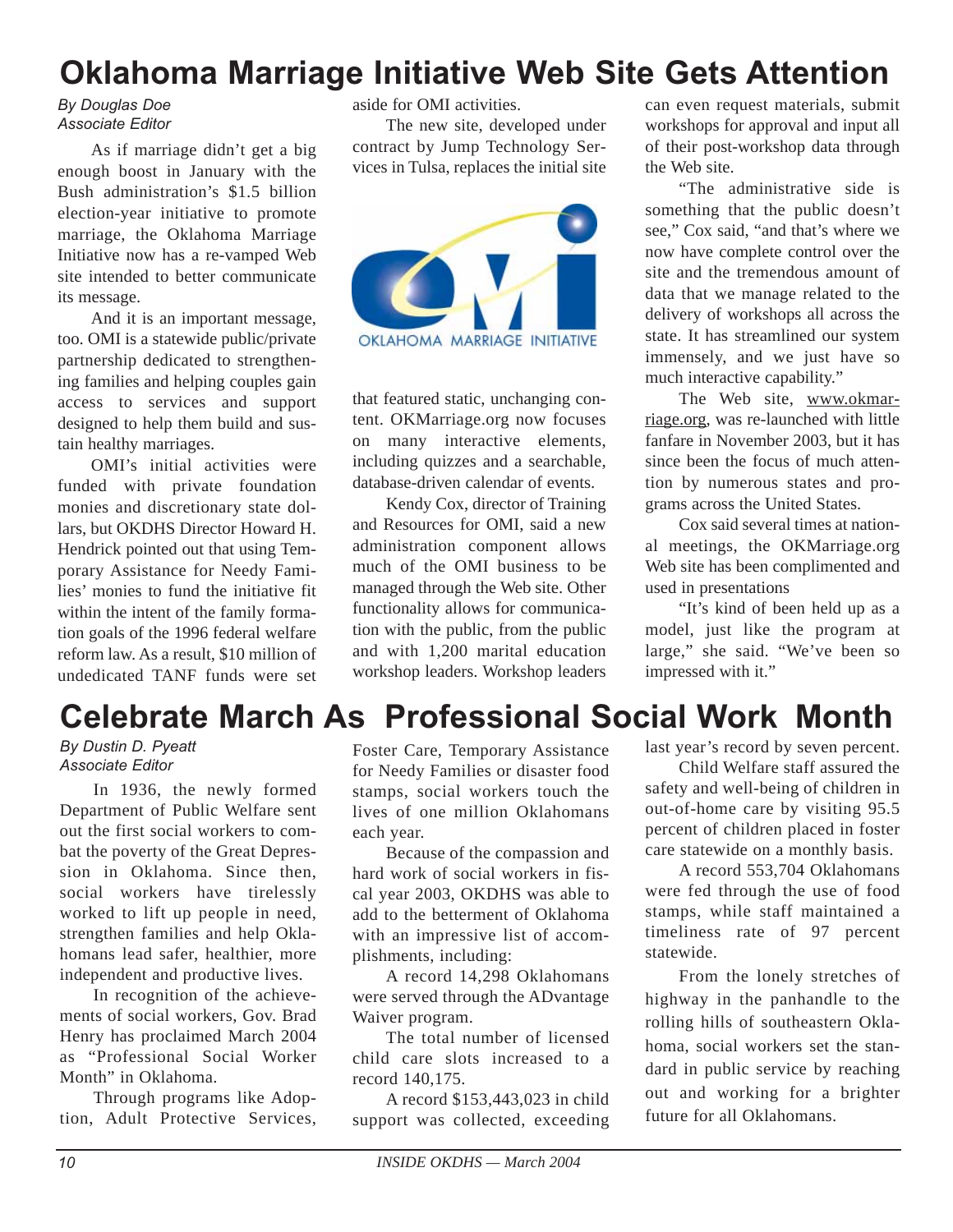### *Path* **continued from page 1**

said she is proud of Robbins. And Cotton-Jay should know. Robbins was a much different person almost two years ago when she came to OKDHS after having just left her husband and given birth to her third child.

"I've never seen anyone go through (the system) as fast as she did," Cotton-Jay said. "Some clients want a handout, (but) Samantha wanted a leg up. She wanted to get somewhere in life. I just gave her the ball and she took off and ran with it."

Robbins said she hated her former social worker at first.

"Jodi got all over me and made me cry," she said. "She told me to buck up and do something. I know now looking back, that along with my

# SCC continued from page 5

of \$300,000 – a significant increase considering the tough economic times faced by all Oklahomans.

The SCC in central Oklahoma featured fierce competition among offices and divisions and sported a bevy of interesting division names, including teams such as OKDHS' Aging Services Division's The Raging Aging, the Finance Division's Money Crunchers, General Counsel's Legal Eagles and Human Resources Management Division's HR Mean Dogs. Others included the Office of Inspector General's Deputy Dawgs, the Executive Office's Howard's Ducks, Oklahoma County 55-C and Oklahoma County 55-E Buffalo Soldiers and Oklahoma County 55-F's Freaks of Nature.

Numerous offices and divisions sponsored special events designed to raise money, including a \$1 donation that allowed employees to wear jeans for the day, "Boo-grams" (candy or other goodies delivered for Halloween) and a special "Galu'Da" elegant luncheon by the Division of desire to become successful, she gave me the incentive."

And do something she has. Since coming to OKDHS for help, Robbins was on Temporary Assistance for Needy Families for only 13 months. She attended Gordon Cooper Vo-Tech in Shawnee where she earned her CPR instructor license and took classes to become an EMT Basic. She is currently studying for her EMT intermediate national registry, as well as attending Seminole State College, where she has a 3.5 grade point average and is working toward becoming a registered nurse.

Despite her success, Robbins admits it is not always easy going to school and working while raising three children alone.

Child Care.

On Jan. 20, Hendrick praised state employees' fund-raising efforts during a celebration honoring OKDHS SCC team leaders. He said he was proud of OKDHS employees surpassing the goal of \$300,000, especially with the challenges of unanticipated budget reversals and the lack of a legislatively mandated raise for state employees since October 2000.

"People are being as generous as they realistically can be with less employees and no real raise," Hendrick said. "Despite this, everyone has been generous. I really appreciate the innovative ways used to raise money."

Erin Gillogly Brewer, director of SCC, said she greatly enjoyed working with OKDHS and that the money raised for SCC would do much to help Oklahoma's charities.

"Thank you so much for your generous spirit," Gillogly Brewer said.

"There are mornings I have to tell myself I'm an adult," she said. "I'm responsible and I have to do it."

As for her future plans, Robbins has those all figured out.

"I want to eventually work with trauma in Oklahoma City with Mediflight or Air Evac," said Robbins. "And then maybe go back to school to become an anesthesiologist."

For all those social workers out there that have moments of frustration or times when they feel they're not making a difference, Robbins has a message.

"You do have people who try," she said. "Help them. If they want to make it, you'll be the one who helps them get there – there's no excuse for them not to."

# **continued from page 9**

**Bronze winners included:** State of Oklahoma Arts Council **OKDHS** State Board of Nursing Department of Rehabilitation Services Oklahoma Horse Racing Commission Oklahoma Transportation Authority Oklahoma Centennial Commission University Hospital Authority

Hendrick praised state employees for their outstanding contributions during the SCC.

"Your contributions make a huge statement about really caring for the people we work with," Hendrick said. "It makes me very proud to be an Oklahoman and a state employee."